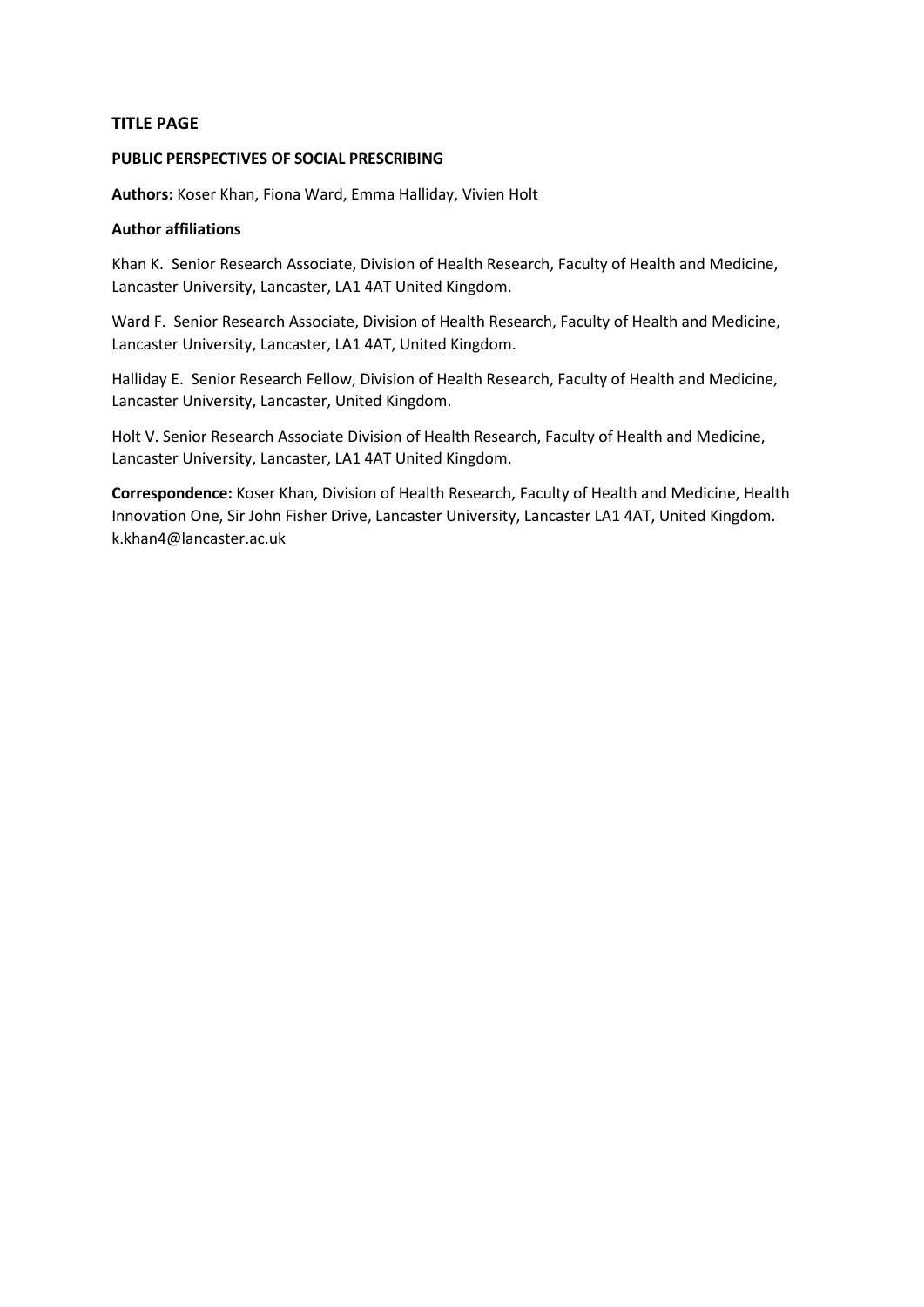#### **Abstract**

**Background**: There is a strong national drive within the UK government and NHS for social prescribing. Previous research studies have mainly focused on service user perspectives and evaluating their experiences. There is limited evidence on how the general public perceive and understand what social prescribing is and how these views could influence service planning and delivery. This paper seeks to understand perceptions of social prescribing within the wider community.

**Methods:** Semi-structured focus groups were conducted with 37 members of the public in four areas in north-west England. We explored public awareness and understanding of social prescribing.

**Results**: Limited knowledge of the term social prescribing was found amongst participants as well as limited involvement in community discussions of the topic. Concerns were raised about the shortterm nature of activities and the need for adequate resourcing to support continuity of service provision. The social prescribing link worker was considered to be important in supporting engagement with services and it was preferred this role was undertaken by people with local knowledge.

**Conclusions:** The findings provide evidence of public perspectives on social prescribing and highlight how wider community perceptions can supplement service user feedback to support social prescribing service planning, commissioning and delivery.

Key words: Public, lay knowledge, social prescribing, commissioning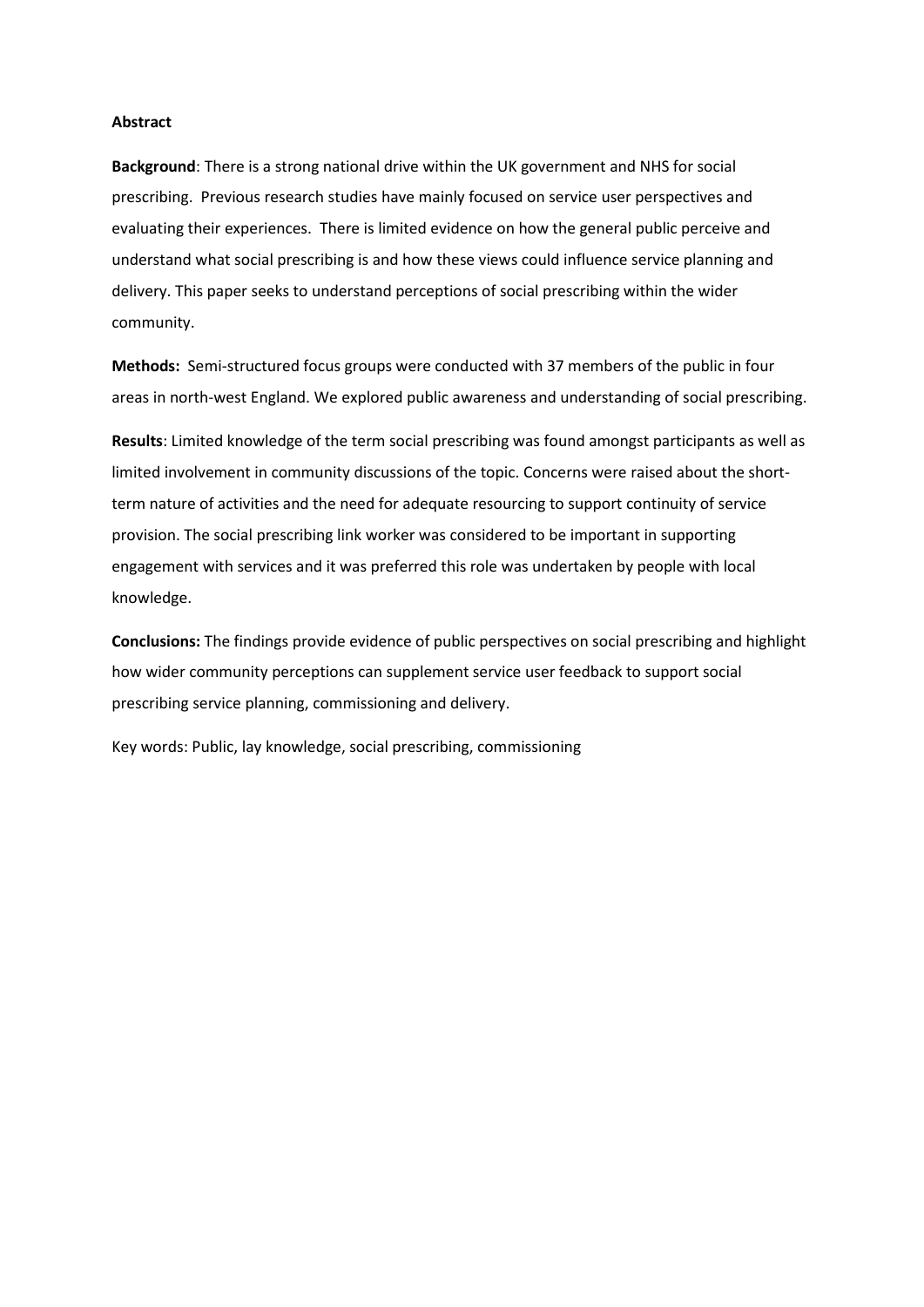## **TITLE: PUBLIC PERCEPTIONS OF SOCIAL PRESCRIBING**

#### **INTRODUCTION**

Social prescribing (SP) is considered to have a key role in contributing to the personalised care agenda and addressing health inequalities.<sup>1,2</sup> The UK Government's Loneliness Strategy<sup>3</sup> and NHS Long Term Plan 2019<sup>4</sup>, emphasise the role of SP link workers in supporting the health and social needs of individuals with the NHS plan calling for a roll-out of link workers in all primary care networks by 2020/21. 5

There are many definitions and models of SP. A recent House of Commons publication defines it as '*a means for GP's and other health professionals to refer patients via a link worker to non-clinical services in the local community'*<sup>6</sup> whilst a broader definition is provided by NHS England: '*Social prescribing is a way for local agencies to refer people to a link worker. Link workers give people time…, focusing on 'what matters to me' and taking a holistic approach to people's health and wellbeing. They connect people to community groups and statutory services for practical and*  emotional support.<sup>'7</sup> Regardless of the variations in definitions and language used, the key aspect of SP is the referral of individuals to community-based non-clinical services to improve health and wellbeing. 8

The role of lay knowledge is increasingly recognised to provide experiential knowledge alongside practitioner, policy and research perspectives, contributing to the understanding of relationships between the behaviour of individuals, their life circumstances and how they might understand the causes of disease and illness; <sup>9,10</sup> In the UK, national policy has also placed emphasis on enabling individuals and communities to have a greater role in influencing how health and social care services are delivered.<sup>11</sup> Evidence has highlighted the benefits of patient and public involvement at various stages of the healthcare system including how services are planned and delivered.  $12,13$ 

In the context of SP, several studies have evaluated impacts for service users, focusing on exploring experiences of effectiveness and considering how individuals access and benefit from participation.  $14,15,16,17$  However, few studies have explored the views of the general public or community perceptions of SP, how it is understood and how such insights could contribute to/influence local service planning and delivery.

This paper utilises lay knowledge to understand perceptions of SP within the wider community. The findings are presented under two headings, knowledge and awareness of SP and factors for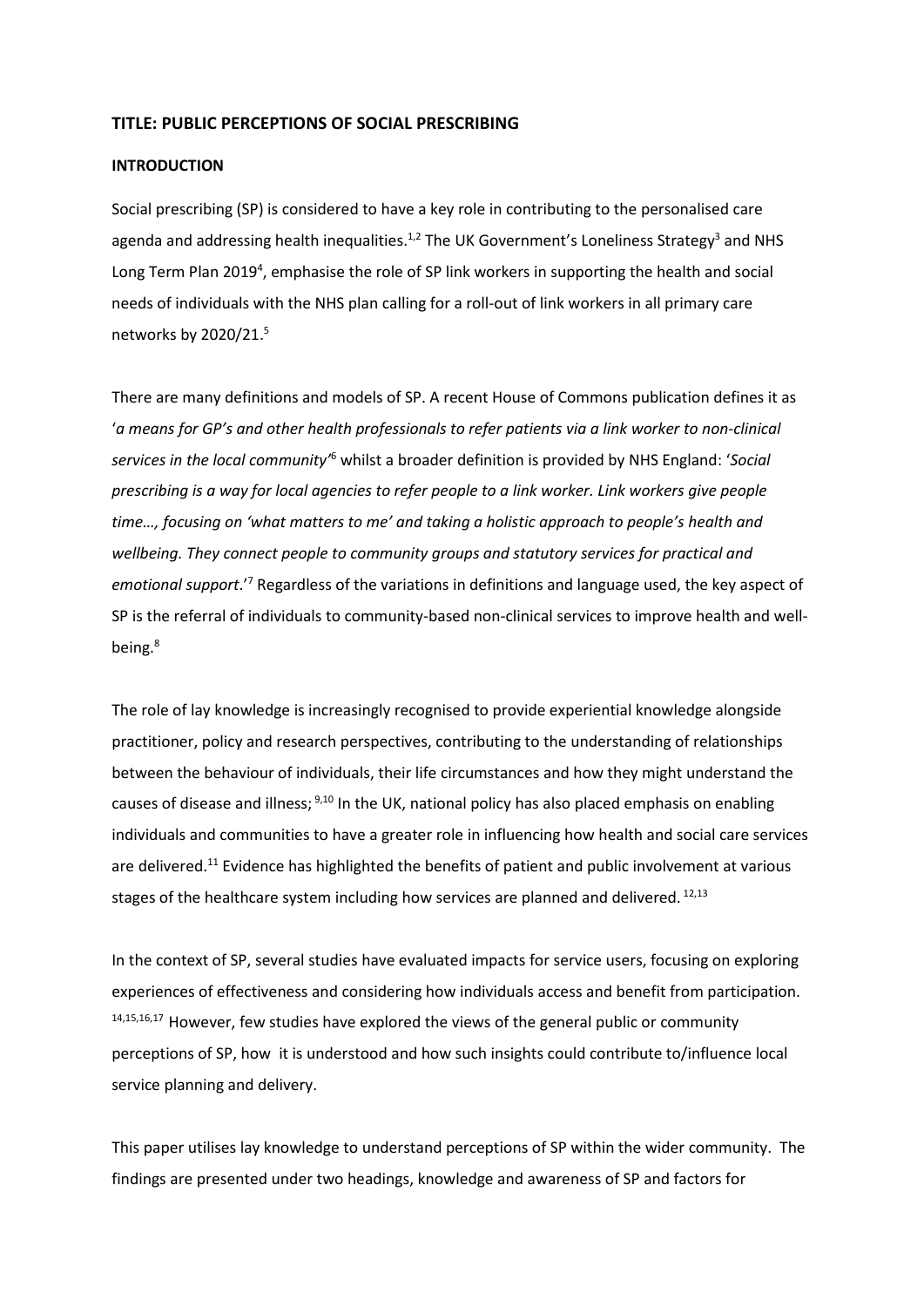consideration in the implementation of SP. We conclude by discussing how this research can be used to inform SP practice.

## **METHODOLOGY**

Researchers (KK,FW,VH) from North-West-Coast Applied Research Collaboration (ARC-NWC) conducted the fieldwork between December 2019 and January 2020 in four socio-economically disadvantaged areas in North-West England. The areas were chosen as they represent the geography of ARC-NWC which includes South Cumbria, Lancashire, Cheshire West and Merseyside. Four focus groups were conducted, using a semi-structured guide exploring participants' understanding of SP, awareness of SP activities and the role of communities in service development and provision. The schedule's a priori questions were developed in response to existing evidence and the study's research questions. During focus groups, additional questions were introduced based on participant responses or to encourage participants to elaborate on points, for example, where respondents raised points about SP particularly salient to their local context.

An animation 'What is Social Prescribing?' was used as a visual stimulus to provide context for those unfamiliar with the topic.<sup>18</sup> Stimuli materials such as video or audio clips can also help generate discussion around topics relevant to the research agenda.<sup>19,20</sup>

Recruitment was undertaken by four community organisations based in each area who had extensive experience of engaging residents and working collaboratively with the research team. Purposeful sampling aimed to capture perspectives from adults across the life-course. Diversity was sought with respect to gender, disability and employment status. All participants were over 18 years old with the capacity to consent. Participants were approached face-to-face or by telephone, given an information sheet and asked to sign a consent form prior to the focus group. The groups took place in community venues.

Thirty-seven participants were recruited to the four groups (Table 1). Participants were not expected to have prior knowledge/experience of SP though coincidentally 14% (n=5) of participants had accessed SP and were able to share their experiences.

|           |        | No. participants | %   |
|-----------|--------|------------------|-----|
| Gender    | Female | 19               | 51% |
|           | Male   | 18               | 49% |
| Age group | 18-44  | Ο                | 22% |
|           | 45-64  | 21               | 57% |

#### **Table 1: Demographic details reported by participants**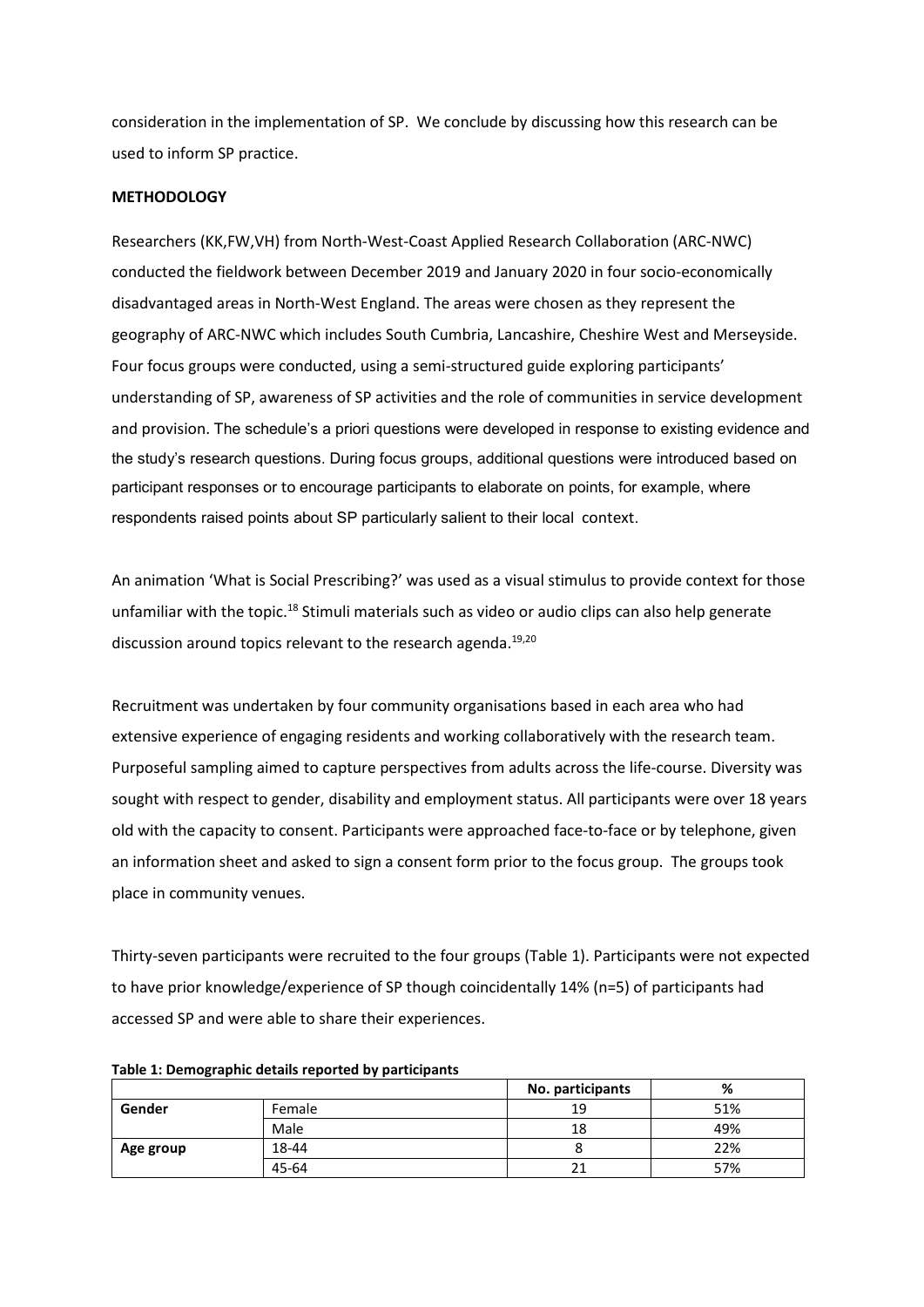|                                                 | 65+                                  | ٥  | 22% |
|-------------------------------------------------|--------------------------------------|----|-----|
| <b>Ethnicity</b>                                | Identified as a minority group (i.e. |    | 8%  |
|                                                 | not White British or English)        |    |     |
| <b>Disability</b>                               | Identified as having a disability    | 12 | 32% |
| Economically active<br><b>Employment status</b> |                                      | 14 | 38% |
|                                                 | Economically inactive                | 18 | 48% |
|                                                 | Not stated                           |    | 14% |

# **Data Analysis**

Focus groups were audio-recorded and transcribed for coding. Thematic analysis was conducted and a coding frame developed using a-priori themes based on the topic guide, with further codes added as they emerged from the data.<sup>21</sup> (Table 2) The coding frame was initially applied by one researcher(KK) and then a second researcher(FW) double-coded extracts from one group to a sample of nodes. The framework was then reviewed and modified, the second researcher continuing to code 20% of the data. Inter-reliability was tested using NVivo coding comparison: the agreement score was 92% and over for each code. Where quotations have been used, the reference includes a numbered area for each group and FG to indicate focus group e.g. Area1-FG-participant.

| <b>Main Node</b>                       | <b>Additional nodes</b>                                                 |  |
|----------------------------------------|-------------------------------------------------------------------------|--|
| <b>Awareness of social prescribing</b> | Involvement in SP activities, knowledge of SP activities, knowledge     |  |
|                                        | sources, language used, limited knowledge, positive views/benefits of   |  |
|                                        | SP, similar roles to SP, what can SP address                            |  |
| Delivery of social prescribing         | Approaches to SP, considerations for delivery information sharing, link |  |
|                                        | worker role, local service provision, SP within primary care/NHS        |  |
|                                        | context referral processes, resources,,                                 |  |
| Planning/implementation of             | Continuity, funding, raising awareness, importance of identifying       |  |
| social prescribing                     | needs, buy-in from professionals, role of others,                       |  |
| <b>Role of communities</b>             | Barriers/considerations for community involvement, communities          |  |
|                                        | supporting, encouraging access to SP, local knowledge/insights,         |  |
|                                        | volunteering                                                            |  |
| Take up of social prescribing          | Access, other barriers, personal factors                                |  |

### **Table 2: Coding frame and nodes**

#### **ETHICS**

Ethics approval was granted by Lancaster University Faculty of Health and Medicine Ethics Committee in November 2019.

# **FINDINGS**

# **Knowledge and awareness**

At the beginning of each focus group participants were asked if they had heard of the phrase 'social prescribing'. There were notable variations in the level of awareness ranging from no awareness to having a good understanding.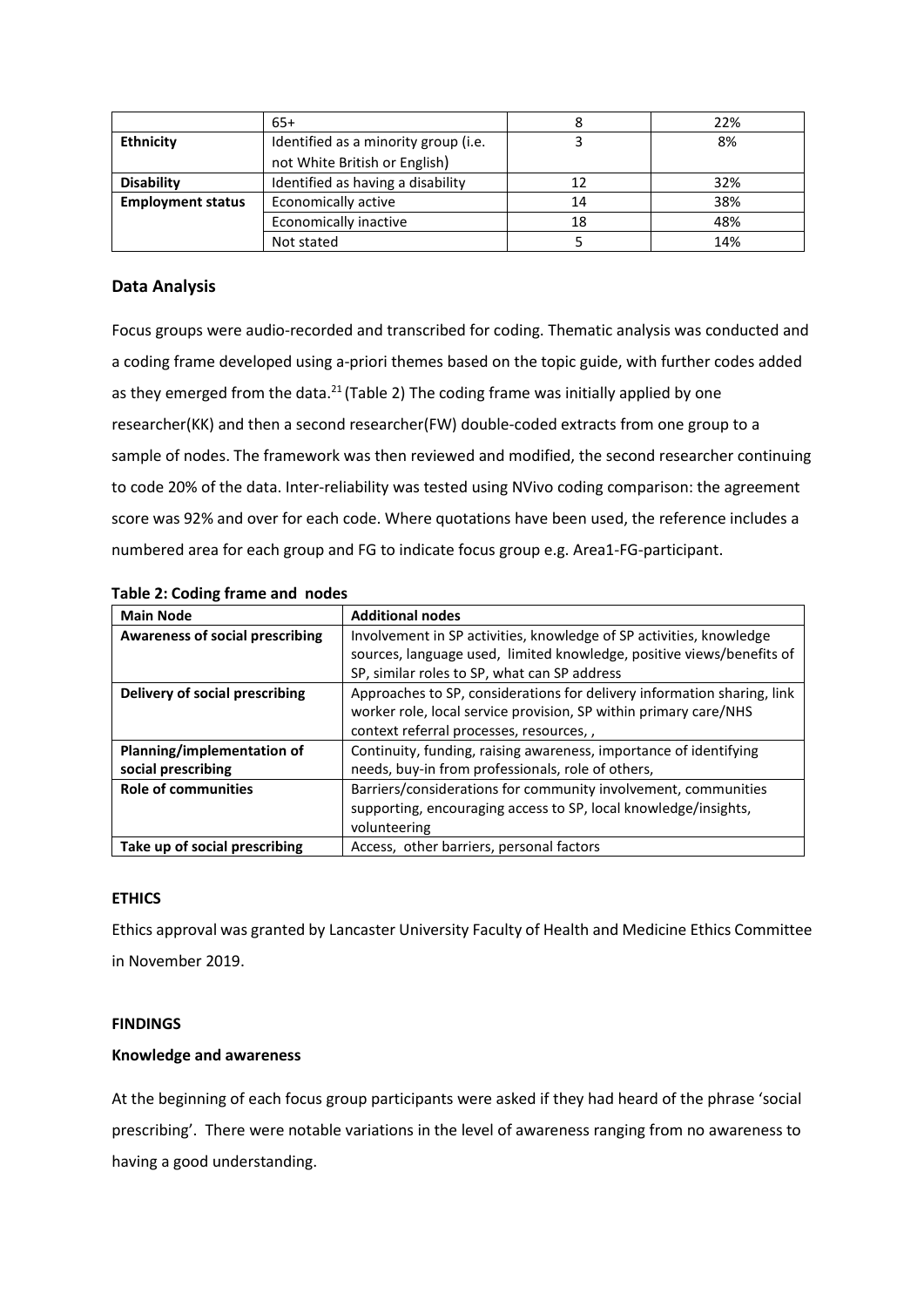*"I think I've heard of it in the context of instead of people being given medication, they are prescribed…a social activity." (Area1-FG-participant)*

In the Area 2 focus group, all participants said they had heard of the phrase although only a few participants had a good understanding. Most participants in Areas 1, 3 and 4 were not familiar with the term as these participants describes:

*"I've never heard of social prescribing." (Area3-FG-participant)*

*"I didn't know about social prescribing. I would love to do something… alternative… because I feel like I'm rattling with the medication." (Area4-FG-participant)*

Participants also felt there was limited knowledge in the wider community about SP and suggested that individuals needed to be made aware of the offer and how they might access SP:

*"Most probably our neighbours maybe don't know what social prescribing is… I think it's the message, getting it out really." (Area2-FG-participant).* 

Once participants were shown the animation this led to further conversation about the term. Some suggested the concept of SP was not *'something new*' and that the language being used was referring to a broad range of existing community-based activities:

*"It is happening in lots of places but we just don't necessarily call it that, it's happened for a long time in lots of places just never tagged it in that name." (Area2-FG-participant)*

Participants identified a range of activities they felt fell under the umbrella of SP. This included services organised through the NHS they specifically considered SP such arts and exercise 'on prescription', health referral to gyms and other activities that involved being referred though a professional:

*"This kind of thing called Arts on Prescription… used to be quite widespread. It was really good." (Area1-FG-participant)*

"*For Slimming World, mine was through a blood test, my blood sugar it was… more or less border of being… you know having type 2 diabetes. So, I was sent there and I was sent on the course." (Area2- FG-participant)* 

Discussions also reflected on the role of local community and leisure organisations. In particular participants talked about activities run through community organisations such as women's and men's groups, luncheon clubs, walking groups, mental health support groups, and arts and crafts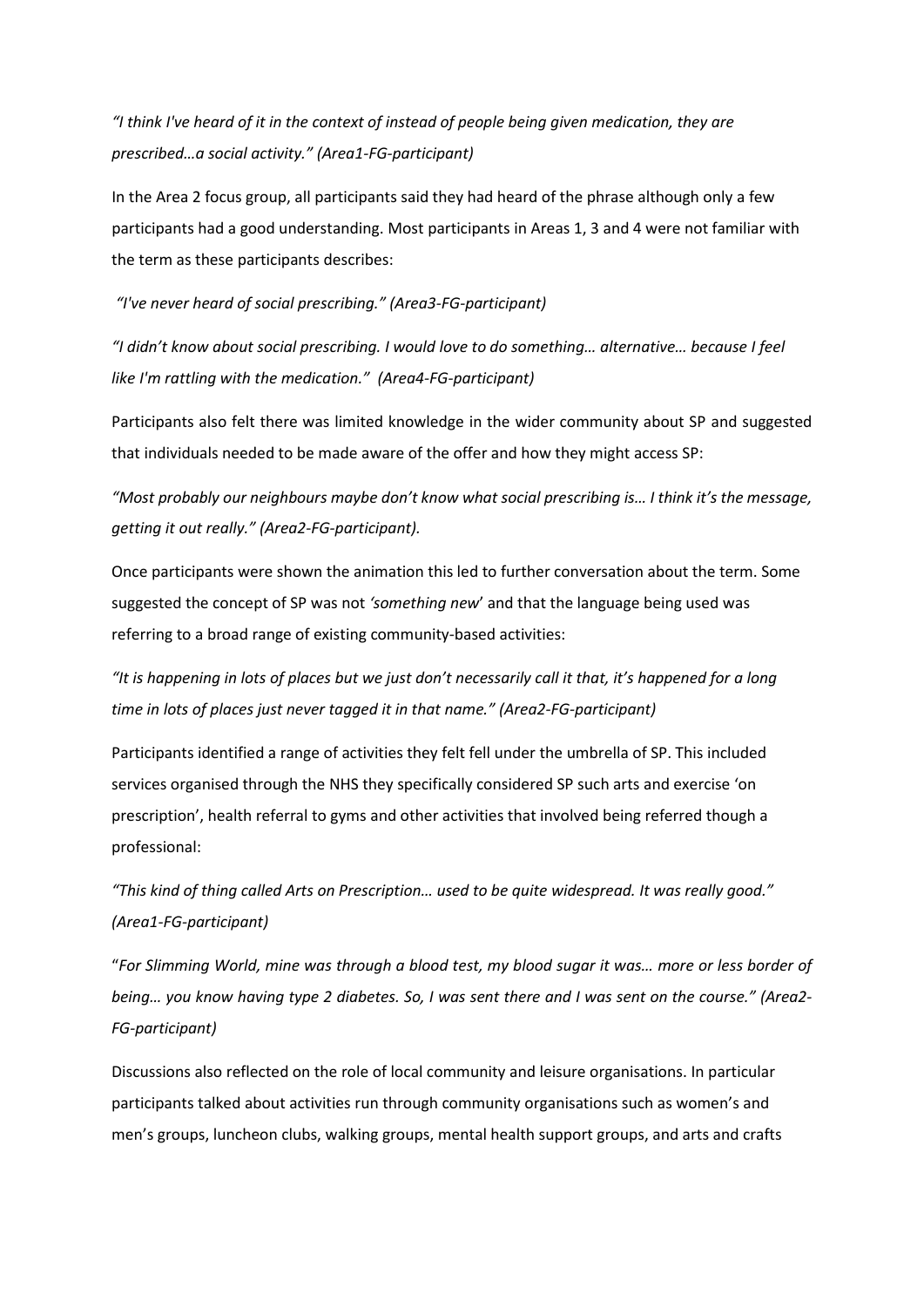activities. The role of other organisations such as churches, libraries and sports clubs were also recognised as potentially contributing to SP activity:

*"I've been involved with…* [organisation name]*… classes as prescribing in a way… it's for mental health,* wellbeing you know, depression and anxiety and... tries to prevent social isolation and... like come down *for a crack and a cuppa… in amongst folk." (Area2-FG-particpant)*

*"We have a Thursday group here* [library] *that's quite good. I think it's got people out of the house." (Area1-FG-participant)*

#### **Considerations for service planning and implementation**

Issues related to the planning and implementation of SP were raised across the groups. Three main themes of funding, the link worker role and community engagement are described below.

### *Funding and continuity*

Firstly, there was considerable discussion about the resources required and the need for continuity of provision. Participants recognised that for SP to be successful, sufficient activities need to be available locally to meet demand. Yet, participants spoke about community groups or organisations which no longer existed due to limited funding and the impact this had on the availability of activities:

*"We don't even have a children's centre round here with the funding… and that was getting parents together in the local school." (Area 4 FG-participant)* 

All groups raised concerns over the short-term nature of funding for community-based projects and activities. Participants felt it was important that SP itself was not implemented as another short-term initiative. "*That's the problem isn't it and the money is never there for long-term." (Area2-FGparticipant)*. This was felt to not only impact the offer of SP and what people can access but also meant there was little continuity in activities, in turn impacting outcomes, as these participants described:

"*I mean it's alright saying we will put you on this and you are on for six weeks. Well then, that ends, people don't do it no more." (Area4-FG-participant)* 

*"The problem with a lot of community-based projects… they have funding for like six months, twelve months… and then the funding stops and everybody dwindles away… it is difficult… it needs to be done properly and it needs to be funded properly. Long-term." (Area1-FG-participant)*

One participant summed up the importance of not just focusing on funding the roles required to deliver SP but the need to consider what local provision is required to support its delivery: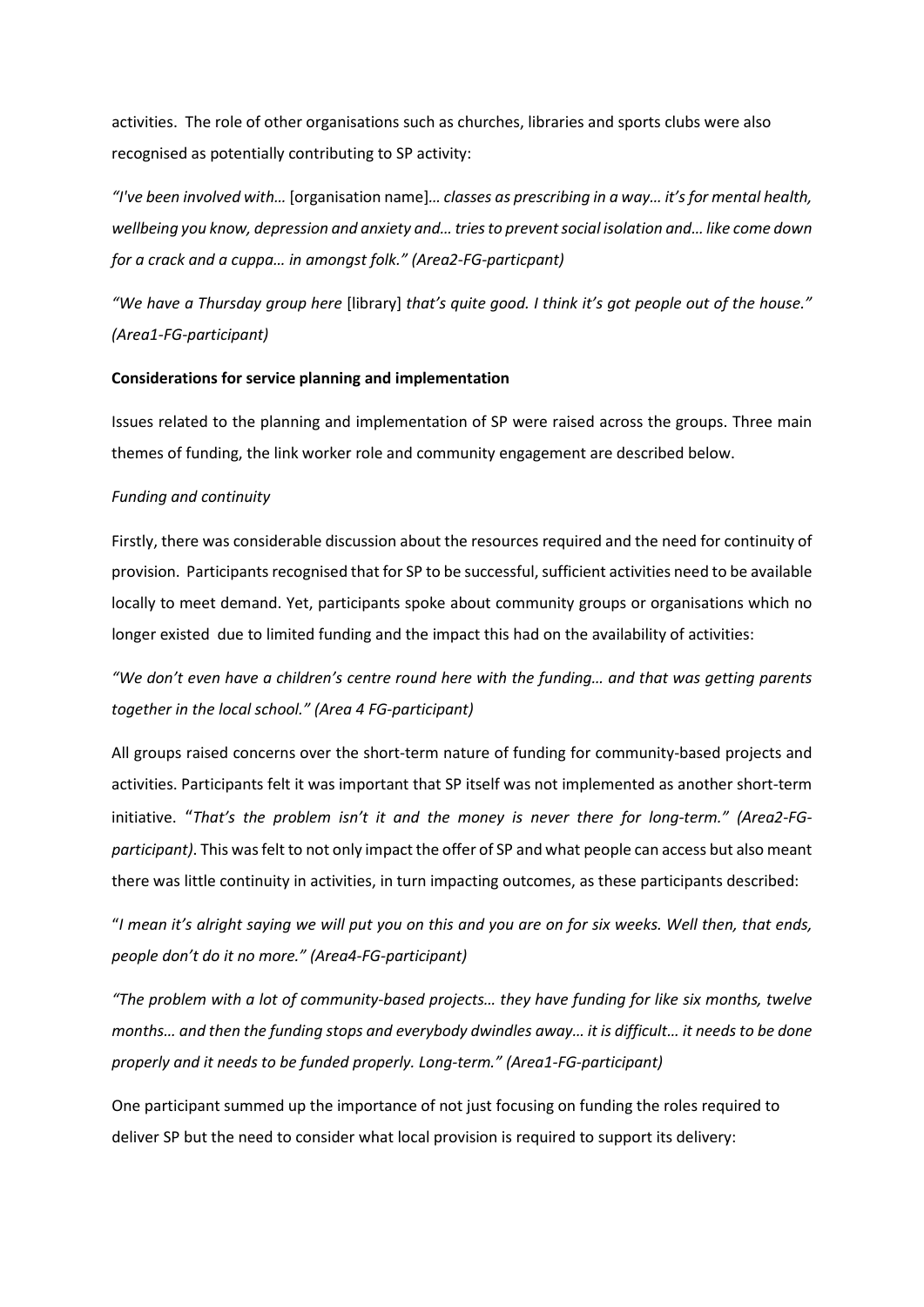*"It's both sides of it there is money… for the link worker… role the NHS has introduced then there is the other side of the activities that may come with a cost… to plan and deliver." (Area3-FG-Participant)*

## **Link worker role**

Secondly, discussions focussed on the role of the link worker and the skills required. This included personal characteristics such as empathy and compassion as well as skills in putting people at ease. Participants felt that in order to support successful engagement it was important that the role was not undertaken by '*just like anyone' (Area4 FG-participant)*. It was suggested that the link worker needed to be someone who was relatable and with experience of working in the community. References were made to the link worker being "*someone who is local and has got knowledge of the area (Area3-FGparticipant)* as well as '*being based in the community.*' (*Area3-FG-participant*) Relationships and trust were also considered crucial to patient engagement:

"*I think it's also down to trust… as well in* [City] *they trust people, people that they know, and… relationships are based on trust." (Area4-FG-participant)*

#### **Community Engagement**

Finally, many focus participants highlighted that they had not been involved in conversations about SP before and the discussions had provided them with a valuable opportunity to share their perspectives. They suggested it was important to engage residents in discussions about SP and this could help influence how SP was delivered by providing better insights into local communities and their needs:

"*I think the community should be involved in the planning stages" (Area3-FG-Participant) "they need to shape it don't they." (Area2-FG-participant)*

*"You often hear it said don't you that you know err people higher up that's making decisions just haven't got a clue what is going on… I think it's a really good thing to consult with normal people." (Area1-FG-participant)*

Communities were considered to have local knowledge and insights which could help inform service providers, particularly when it came to understanding local needs:

*"Find out what the needs are... and to ask that question in communities rather than for* [professional] *people to think what's needed." (Area2-FG-participant)*

Participants also suggested that members of the community could support others to access SP activities by sharing information and their own experiences of accessing services: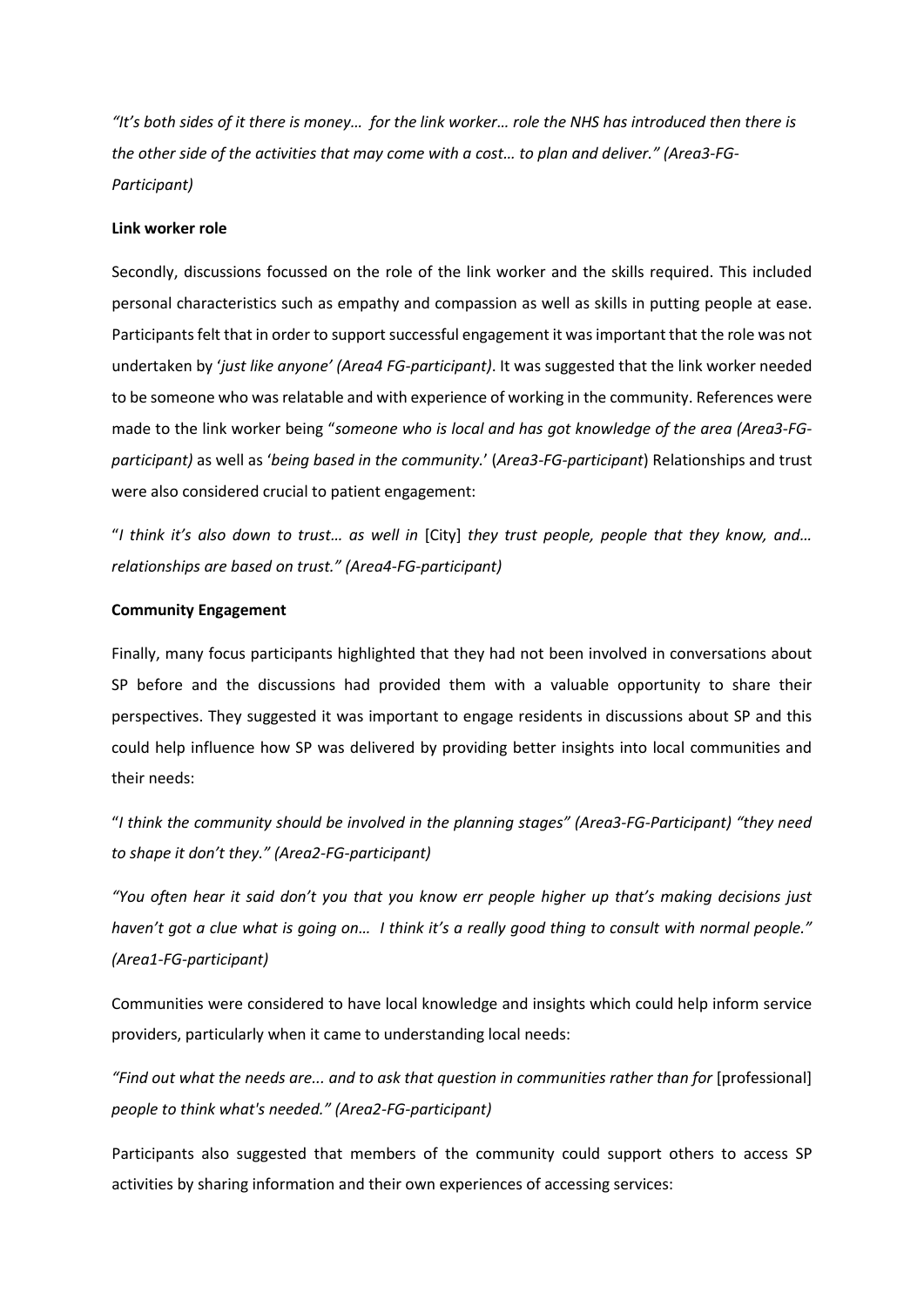"*So, you know it's like… I had this link worker and she helped me with this… word of mouth also helps." (Area1-FG-participant)*

## **DISCUSSION**

#### **Main findings of this study**

The study found there was limited public knowledge of the term 'social prescribing', and where there was some knowledge, this was due to being directly involved in activities referred to as SP. However, participants unaware of the term were able to recognise a range of activities which could be prescribed once it was explained. In this respect, the video and focus group discussion appeared to encourage participants to think about activities they were familiar with and how they linked to SP. This highlights the need to consider the appropriateness of the term and how this may impact the reach of SP. If individuals do not understand what it means they are less likely to engage. Husk et al refer to enrolment in SP, indicating that if individuals perceive that SP will do them good they are more likely to be interested in taking up the offer.<sup>22</sup> This cannot be achieved if individuals do not understand what the service can offer. This is particularly relevant for service delivery as one challenge cited in scheme evaluations has been the issue of engagement in SP interventions.<sup>23</sup> Therefore, it is important that the language being used with communities focuses on the key concepts of SP such as its nonclinical approach, connecting people to community-based support and using personalised approaches to meet health and wellbeing needs. This would enhance the understanding of what SP means and what it offers.

There were considerable concerns about the availability of local resources to support the delivery of SP. Local knowledge demonstrated that the closure of organisations and local activities may limit the range of provision that individuals could be referred to. The short-term nature of community-based activities was considered to negatively impact the continuity of the benefits that SP could provide. Community infrastructure and local provision are regarded as key components for the success of SP services.<sup>24,25</sup> As Woodhall et al. indicate, there needs to be a range of options available in order for SP to address the needs of individuals.<sup>26</sup> The findings highlight the need for commissioners to consider how local provision can be better supported to ensure the availability of activities to support SP.

The emphasis on the role of the link worker and the need to have a good understanding of the community indicated a preference for local people to be working in these roles. It was felt this would support more effective relationships and help develop trust between link workers and those accessing SP. Individuals need to believe that being referred to a link worker is going to benefit them: to support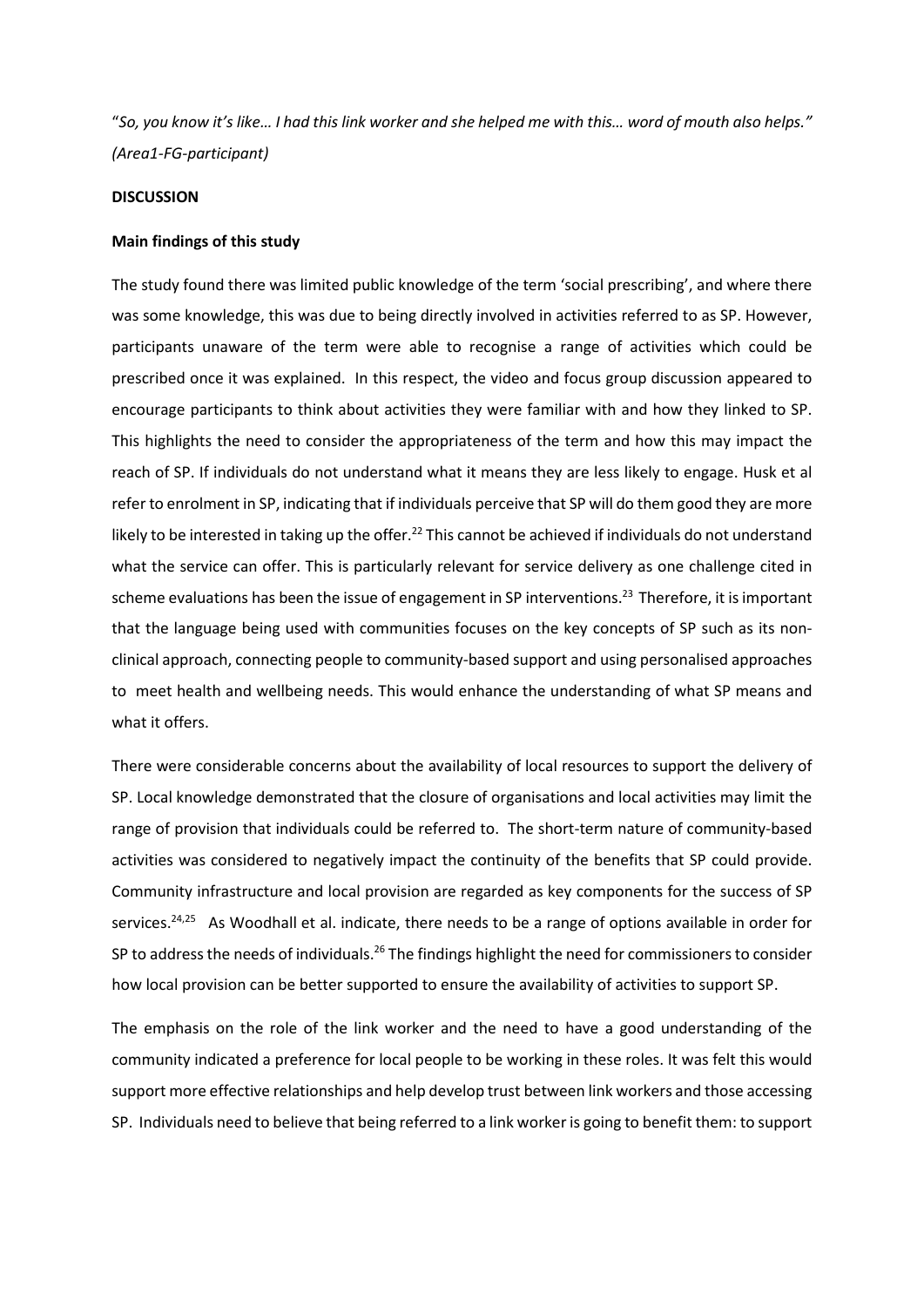this, link workers need the skills to encourage recipients to 'open up' and demonstrate they can offer tailored support.<sup>27</sup>

Finally, it was evident that most participants had not previously had the opportunity to participate in discussions about SP. Participants felt it was important to engage with communities as they had local knowledge and insights which could help support the delivery of SP to better meet the needs of those it is trying to reach.

#### **What is already known on this topic**

Members of the public have been involved in studies exploring the service user perspective of SP. These studies have highlighted experiences of referral processes, engagement and outcomes achieved and have generally focused on particular schemes or interventions.<sup>28,29,30</sup> Little has been reported about the public's perspectives of SP and its relevance to service delivery and planning.

#### **What this study adds**

This study provides an alternative perspective of how people who have not necessarily accessed SP understand SP and what factors might support better access to SP and improve its delivery. Many studies focusing on service user outcomes have not explored how the term itself is understood. This raises questions about those who do not engage and how their understanding of SP and the language used may be negatively impacting engagement. The need for raising awareness and understanding of SP has been highlighted. This study also emphasises the importance of appropriately skilled link workers and adequate resources including sustainable local provision to support the delivery of SP. In addition, it draws attention to the role local communities can play in service planning/delivery and the value in to engaging local communities. These findings provide SP commissioners and providers with practical considerations for service delivery which not only consider resources required to deliver effective services but also the importance of actively involving communities in decision-making and planning processes to develop provision that better meet local needs. Involving communities can also lead to increased service awareness and improved communication between patients and service providers.31

#### **Limitations**

Although efforts were made to widen participation, the focus groups were not as diverse as they could have been in terms of age and ethnicity. The final sample included a larger proportion of White participants aged over 44. Recruitment was conducted through community organisations which have encouraged participation from individuals more familiar with services rather than individuals who do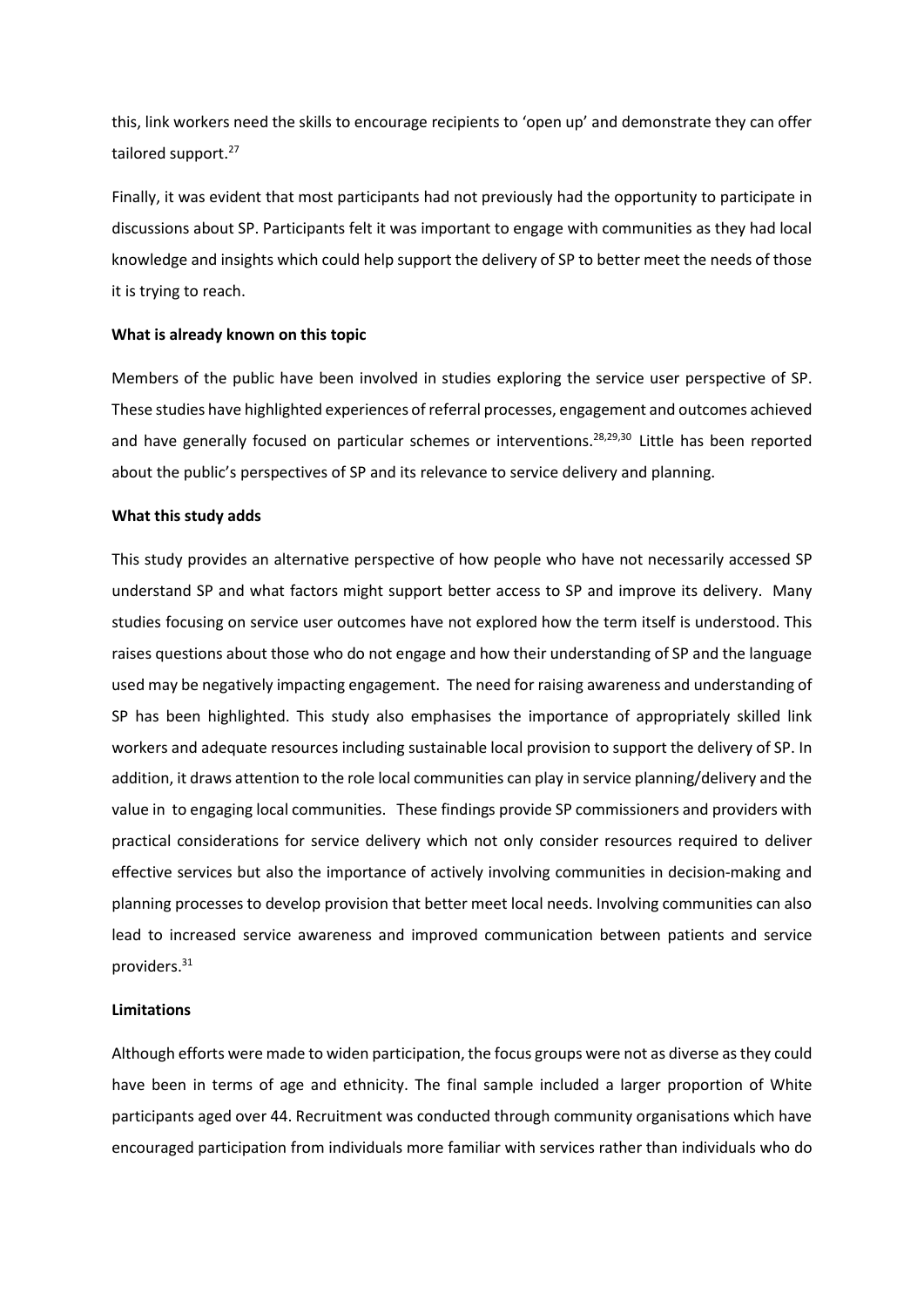not engage. We also acknowledge the study was based in one region and therefore accounts and experiences of SP may not be generalisable to other parts of the country.

## **Data availability**

The data underlying this article cannot be shared due to the nature of consent obtained. For further information about the data, please contact the corresponding author.

## **Conflict of interest**

The authors declare no conflicts of interest relating to the research, authorship or publication of this article.

### **Funding statement**

The author(s) disclosed receipt of the following financial support for the research, authorship and/or publication of this article. This report is independent research funded by the National Institute for Health Research Applied Research Collaboration North West Coast (ARC-NWC) [NIHR200182]. The views expressed in this publication are those of the author(s) and not necessarily those of the National Institute for Health Research or the Department of Health and Social Care.

#### **Acknowledgements**

The authors gratefully acknowledge the contribution of the focus group participants.

**References**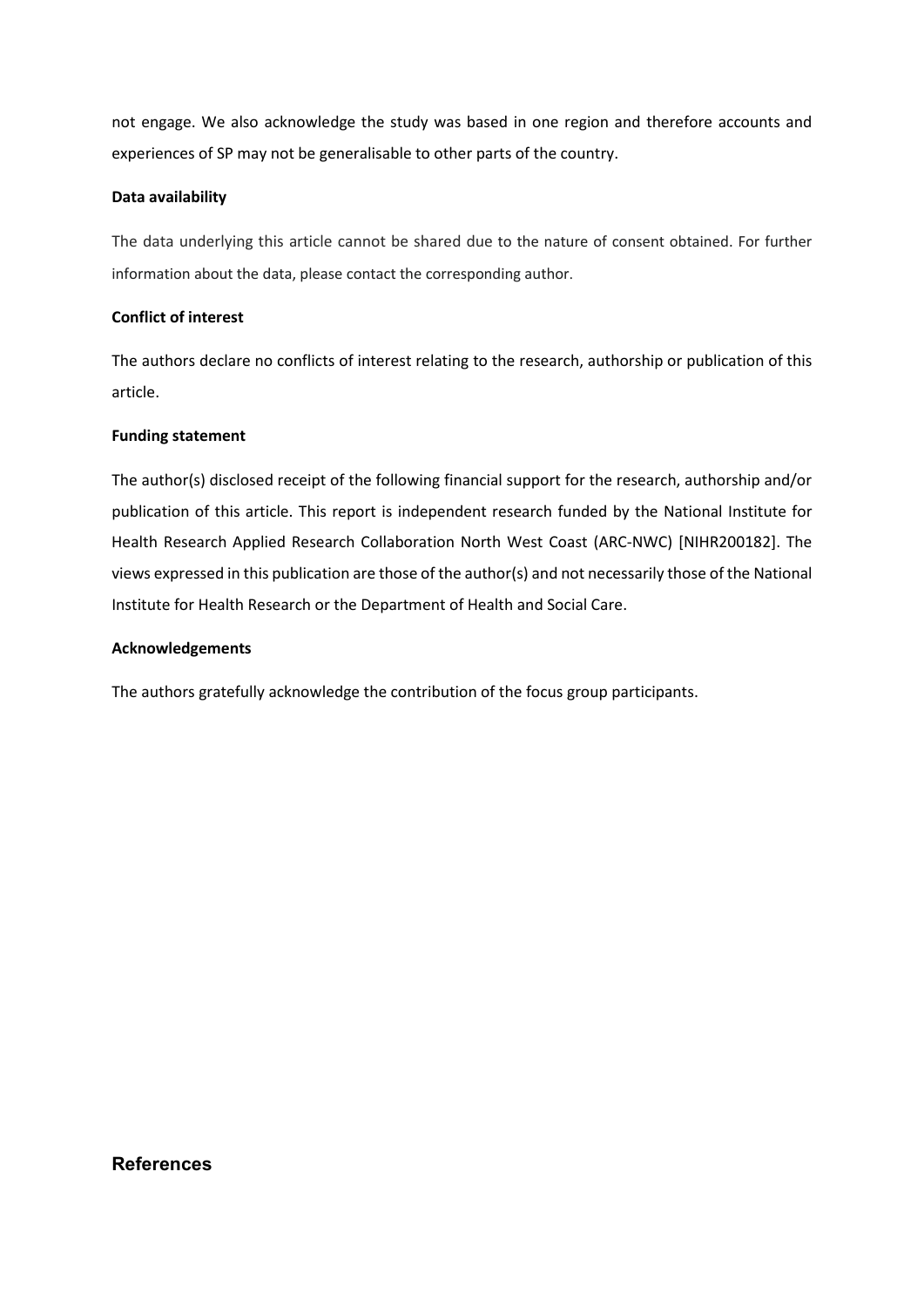1. Marmot, M. Fair society, healthy lives: The Marmot Review: strategic review of health inequalities in England post-2010, 2010

2. The Government Office for Science. Foresight Mental Capital and Well-being Project. Final project report 2008.

3. UK DCMS. A connected society: A Strategy for loneliness - laying the foundations for change, 2018

4. NHS long term plan, NHS 2019.

5. NHS long term plan, NHS, 2019.

6. Eaton M. Social Prescribing Briefing Paper Number CBP 8997 Pg. 3, 2020

7. NHS. Social prescribing, available at https://www.england.nhs.uk/personalisedcare/social-prescribing/

8. Kings fund. What is social prescribing available 2017 available at <https://www.kingsfund.org.uk/publications/social-prescribing>

9. Popay J, Williams G. Public health research and lay knowledge. *Soc Sci Med*. 1996;42(5):759-768. doi:10.1016/0277-9536(95)00341-x

10. Gareth W & Popay J Chapter 7 Lay knowledge and the privilege of experiences. *Challenging Medicine* ed. Kelleher D; Gabe J; Williams G. London: Routledge, 2006. p. 122-145.

11. NHS Constitution, Department of Health. 2009.

12. Ocloo J, Matthews R. From tokenism to empowerment: progressing patient and public involvement in healthcare improvement *BMJ Quality & Safety*.2016;25: 626–632.

13. Coulter A, Ellins J. Patient focused interventions: a review of the evidence. London: The Health Foundation, 2006.

14. Pescheny J.V, Randhawa. G, Pappas Y, The impact of social prescribing services on service users: a systematic review of the evidence, *European Journal of Public Health*. 2020, Volume 30, Issue 4: 664–673, https://doi.org/10.1093/eurpub/ckz078

15. Wildman JM, Moffatt S, Steer M, Laing K, Penn L, O'Brien N. Service-user's perspectives of link worker social prescribing: a qualitative follow-up study. *BMC Public Health.* 2019;19(1):98. doi:10.1186/s12889-018- 6349-x

16. Moffatt S, Steer M, Lawson S, Penn L, O'Brien N. Link Worker social prescribing to improve health and wellbeing for people with long-term conditions: qualitative study of service user perceptions. *BMJ Open.* 2017;7(7):e015203. doi:10.1136/bmjopen-2016-015203

17. Bickerdike L., Booth A., Wilson PM., Farley K., Wright K. Social prescribing: less rhetoric and more reality. A systematic review of the evidence. *BMJ Open 2017*; 7:e013384. Doi;1136/bmjopen-2016- 013384

18. Healthy London Partnership. What is social prescribing animation <https://www.healthylondon.org/resource/what-is-social-prescribing/>

19. Barbour, R. (2007). Practicalities of planning and running focus groups. In *Doing focus groups* (pp. 75-91). SAGE Publications Ltd. <https://www-doi-org.ezproxy.lancs.ac.uk/10.4135/978184920> [Accessed 10/02/21]

20. Onwuegbuzie AJ, Dickinson WB, Leech NL, Zoran AG. A Qualitative Framework for Collecting and Analysing Data in Focus Group Research. *International Journal of Qualitative Methods*. September 2009:1-21. doi[:10.1177/160940690900800301](https://doi.org/10.1177/160940690900800301)

21. Green J, Thorogood N. *Qualitative methods for Health Research*. London: Sage; 2014.